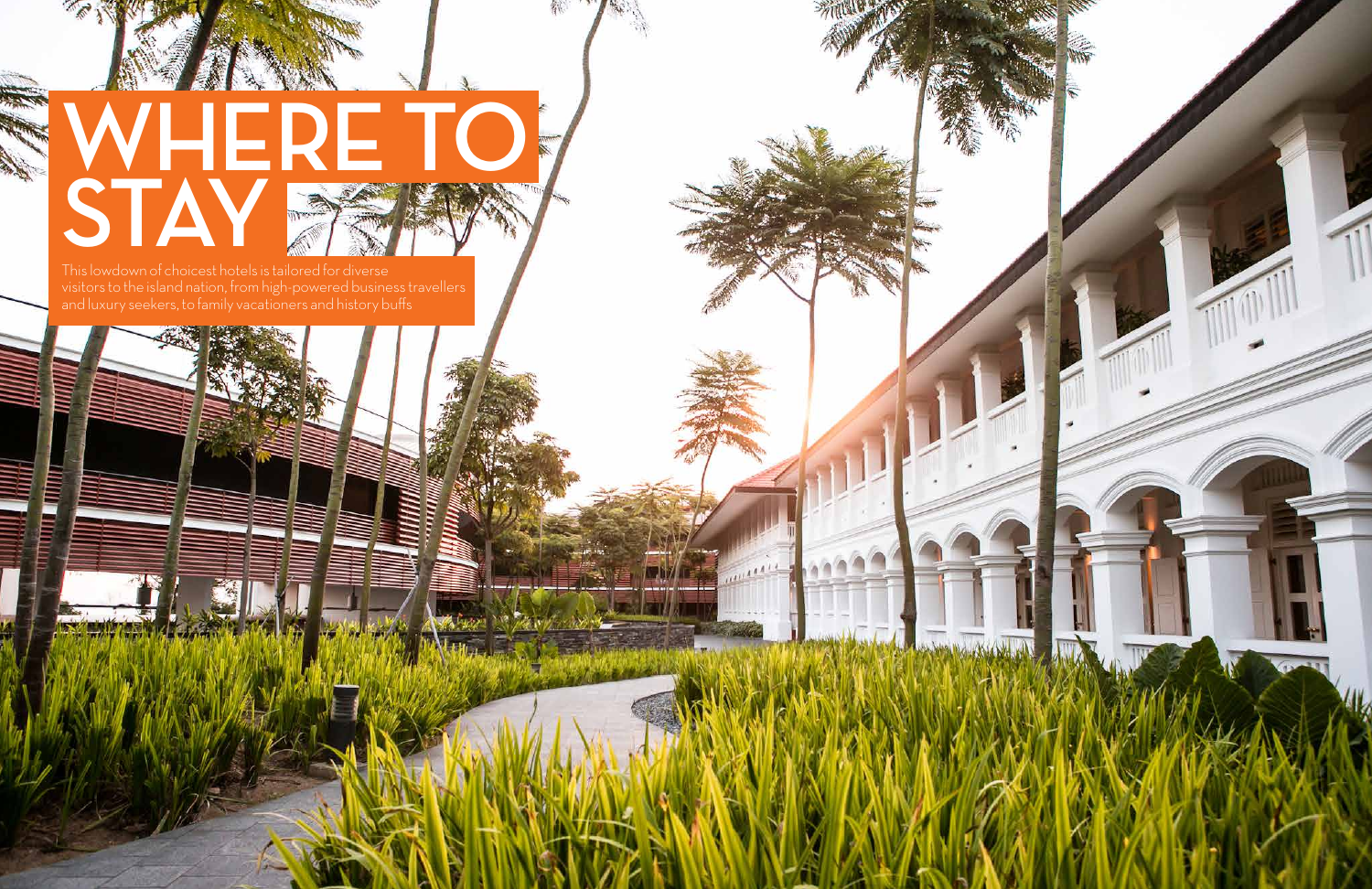Digital Native, Construct Digital **Singapore's coolest smart hotels: ne W Singapore Sentosa Cove** www.wsingaporesentosacove.com) llows you to open your door using your smartphone. At the **Conrad** 

**Centennial Singapore** (www.conradhotels3.hilton.com), you can use an app to order room service, while **The Ritz-Carlton, Millenia Singapore** (www.ritzcarlton.com) lets you check in and check out using an app. **Places where you're sure to bump into business travellers: Timbre+** (www. timbreplus.sg) located near start-up hub, JTC LaunchPad @ one-north. The restaurant has a modern hawker concept and is surrounded by lots of young start-up companies from the tech, media and engineering sectors. **A co-working space if you're looking to put in some work: The Working Capitol** (www. theworkingcapitol.com) in the trendy Keong Saik Road in Chinatown. It is surrounded by old shophouses, which give it an old-world charm. The interiors are fully equipped to address every digital need you may have, including unlimited wi-fi and tech support.

## THE FULLERTON HOTEL **SINGAPORE** The site of the

General Post Office and the Singapore Club in previous incarnations, the hotel overlooks the Singapore River. This 400 room icon was proclaimed a National Monument in 2015. If you are a history buff, then be sure to take up the hotel's complimentary heritage tours—a maritime journey tour and monument trail. *(www. fullertonhotels.com; doubles from S\$380 or* ₹17,617)

## FOR CULTURE VULTURES CONRAD CENTENNIAL

**SINGAPORE Located in** the Marina Bay area, this hotel is close to several local attractions. Their one-, threeand five-hour itineraries let you explore Singapore efficiently and thoroughly. The hotel is part of the Millenia Singapore development, which features a mall with over 1,000 shops and 300 dining options. *(www. conradhotels3.hilton.com; doubles from S\$430 or* ₹19,900)

## FOR BUSINESS TRAVELLERS GRAND COPTHORNE WATERFRONT **SINGAPORE** A sprawling

ballroom, state-of-the-art conference rooms, proximity to the Central Business District (CBD) and the Marina Bay Financial Centre makes this popular with business travellers. The 574-room hotel boasts an integrated dining space, featuring a buffet restaurant Food Capital, the Italian Grissini and a cocktail bar at the renovated lobby. *(www. millenniumhotels.com; doubles from S\$260 or* ₹12,068)

**WANGZ HOTEL A 10-minute** drive from CBD, this boutique hotel with its metallic façade attracts a good mix of leisure and business travellers. The restaurant, Upper Place, serves Continental fare and the rooftop bar is perfect for drinks at dusk. *(www.wangzhotel.com; doubles from S\$182 or ₹8,470)* 

## SWISSÔTEL THE **STAMFORD** The 71-storey

## GOODWOOD PARK

**HOTEL** A 233-room hotel, it was originally built in 1900 as a club for the German expatriate community and is characterised by old-world charm. An oasis in the middle of the city, the hotel is home to some great restaurants, including Min Jiang, known for its authentic Sichuan Chinese cuisine. *(www. goodwoodparkhotel.com; doubles from S\$280 or ₹12,955)* 

## HOTEL 1929 In the heart of

Located in the cultural hub of bras basah.bugis and close to the heritage enclaves of Kampong Glam and Arab Street, the InterContinental's 403 modern rooms have a distinct Asian touch. The tips from the Insider Concierge service ensure your jaunts into the city are well-planned. The hotel's convenient distance from Marina Bay, CBD and the Bugis Junction shopping mall makes it popular with every kind of traveller. *(www.ihg.com; doubles from S\$316 or* ₹14,615)

Chinatown's former red-light district, Hotel 1929 is perfectly located for a stroll through the neighbourhood. The five former shophouses that make up the 32-room hotel have an assortment of vintage chairs, while a collection of 20thcentury photographs line the corridors. *(www.hotel1929.com; doubles from S\$119 or 5,506)*



## INSIDER TIPS ON A SMART STAY **CHARANJIT SINGH Chie**

NAUMI Located in CBD, this 10-storey glass tower is perfect for conferences, with well-equipped meeting and event spaces. Specially commissioned artworks by local and international artists dot the elegant hotel while handpicked Italian designer furniture can be found in the 73 rooms. *(www. naumihotel.com; doubles from S\$304 or 14,117)*

hotel has state-of-theart business facilities and comfortable rooms. The two outdoor pools, six tennis courts, the Willow Stream Spa and 15 restaurants ensure you have fun ways to stay occupied. *(www. swissotel.com; doubles from S\$330 or 15,272)*

# WHERE TO STAY

## INTERCONTINENTAL SINGAPORE

**View of the W Singapore Sentosa Cove** Previous pages: **exterior of Capella Singapore in Sentosa**

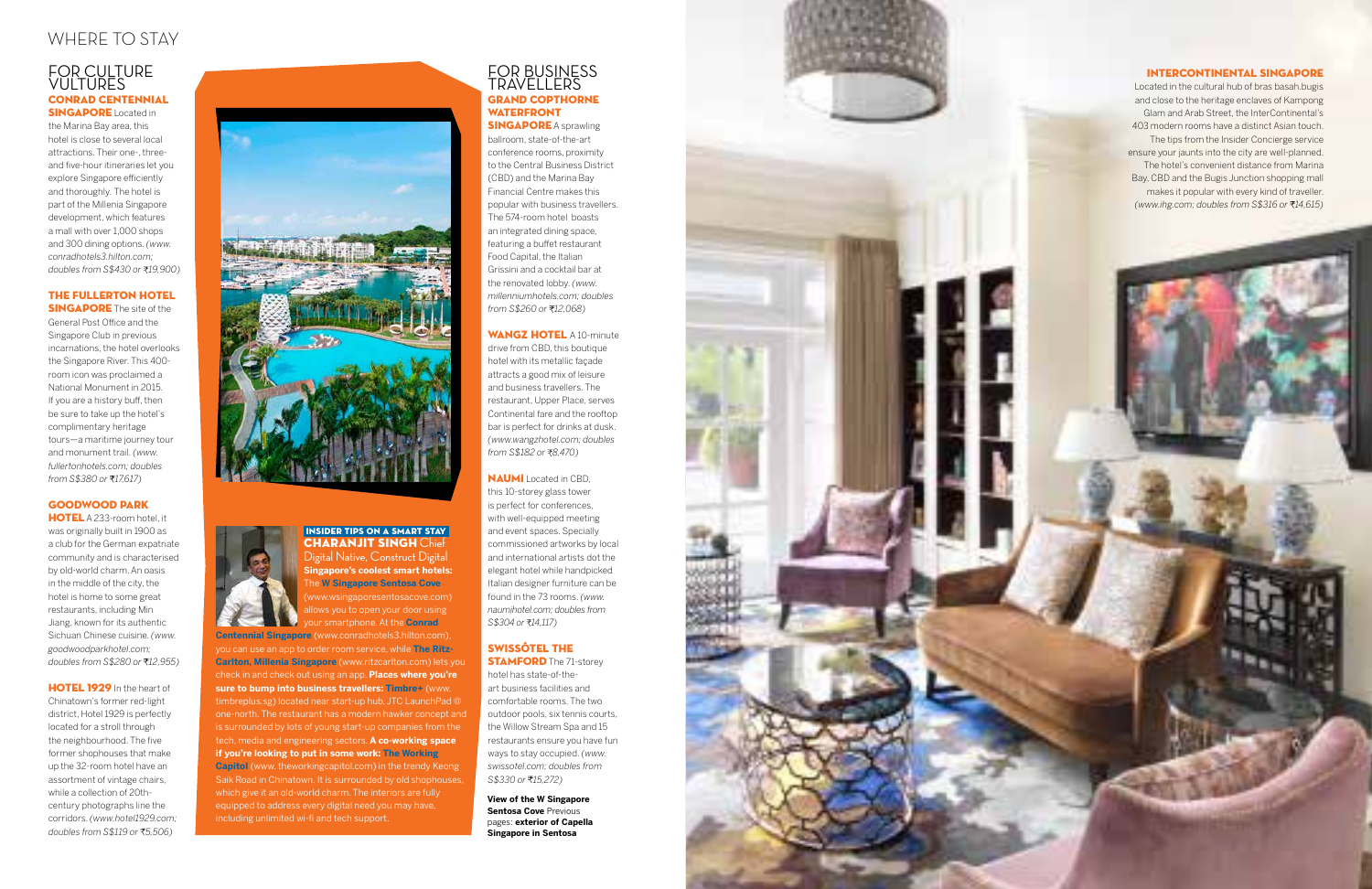## FOR FAMILIES HILTON GARDEN INN SINGAPORE

**SERANGOON** In the heart of Little India, this new and affordable hotel is steps away from several attractions, whether it is historic sites or recreational options. The Indian Heritage Centre located nearby is great for kids. The outdoor pool is great for a relaxing dip with the family. If you're in the mood for a busy night of shopping and dinner, after a day spent sightseeing, head to the Mustafa Centre, Singapore's only 24-hour shopping centre. *(www. hiltongardeninn3.hilton.com; doubles from S\$200 or* ₹9,256)

Walking distance from Chinatown, Furama RiverFront has been designed with kids in mind. The hotel's 596 rooms include colourfully done-up Family Rooms and Themed Rooms. The Square@Furama offers delicious food and comes with a play area, Tykes@The Square. PAWS is perfect for some cartoon viewing while you take a dip in the pool or work out at the gym. *(www.furama.com; doubles from S\$146 or* ₹6,734)

Three 55-storey towers, 2,561 rooms, 50-plus restaurants, a museum, a casino, endless entertainment and great views. Marina Bay Sands is the go-to hotel for families looking to be right at the centre of Singaporean luxury and hospitality. The Crystal Pavilions house the Louis Vuitton flagship store and two nightclubs, Pangaea and Avalon. A 340 metre boat-shaped SkyPark garden is outdone only by the 150-metre-long rooftop infinity pool. A footbridge links the hotel with a promenade leading to the Esplanade Theatres. *(www. marinabaysands.com; doubles from S\$419 or* ₹19,368)

## FURAMA RIVERFRONT HOTEL SINGAPORE

## GRAND HYATT **SINGAPORE** Located minutes

## MARINA BAY SANDS

## FOR LUXE LOVERS THE ST. REGIS **SINGAPORE** Known for its

#### **EDITOR PICK** CAPELLA SINGAPORE This five-star hotel in

#### EDITOR'S **PICK** THE RITZ-CARLTON, MILLENIA

**SINGAPORE** This 32-storey hotel offers stunning Marina Bay views. The 608-room property boasts a 4,200-piece contemporary art collection, Michelin-star restaurants and a top-storey Club Lounge. Other highlights include an awardwinning spa and an outdoor swimming pool. *(www. ritzcarlton.com; doubles from S\$459 or 21,232)* 

**ANJALI DATWANI Founder,** Urban Journey

away from Orchard Road, this hotel is ideal for families who want to make their holiday all about great shopping. Expect a luxurious stay, with spacious rooms and the Damai Spa & Fitness Centre. And when the kids are tucked in for the night, pop in at the Martini Bar to taste the best lychee martinis in town. *(www.singapore.grand.hyatt. com; doubles from S\$400 or 18,454)*

bespoke service, the hotel's 299 rooms come with butler service. Indulge in marine-inspired treatments at the Remède Spa or enjoy jazz and contemporary music at the Astor Bar while sipping on their signature Bloody Mary. *(www.stregissingapore. com; S\$440 or 20,357)*

Sentosa is perfect for families looking to explore the island or couples looking for a luxury getaway. Expect personalised attention at this 112-room hotel, and make the most of the resort's gorgeous twotiered pool, set amid a dense jungle. *(www.capellahotels.com; doubles from S\$640 or 29,623)*

## WHERE TO STAY





 INSIDER TIPS ON URBAN HANG-OUTS

**Your idea of the perfect weekend afternoon in Singapore:** Have a lazy brunch at **Fynn's** (www. fynnsrestaurant.com), a great

new spot located at South Beach Tower, with an equally good coffee and food selection. Then head over to **The Projector** (www.theprojector.sg) on Beach Road to catch a movie. **A bar you enjoy: ATLAS** (www.atlasbar. sg) makes the freshest, most delicious cocktails. **Three urban experiences no one should miss:** Check out some of Singapore's Michelin-star restaurants including my personal favourite, **The Kitchen at Bacchanalia** (www. bacchanalia.asia). Eat at the **Old Airport Road Food Centre** (Old Airport Road). Float around **Kampong Glam** and pop into the stores, bars and restaurants. **Shops and markets that are Singapore's best-kept secrets: Tekka Market** in Little India. I love going to the stores at **Haji Lane** and the **Far East Plaza** (www.fareastplaza.com.sg) on Orchard Road too has lots of vintage shops—you just need lots of time.



Modern luxury seamlessly combines with functionality in this 634-room hotel, which lets you check in through an app. The two sky gardens and outdoor pools are perfect for unwinding, as is Tonic, for gin-based cocktails. Be sure to have a meal at Akira Back, the fine-dining Japanese restaurant. *(www.marriott.com; doubles from S\$367 or 16,976)*